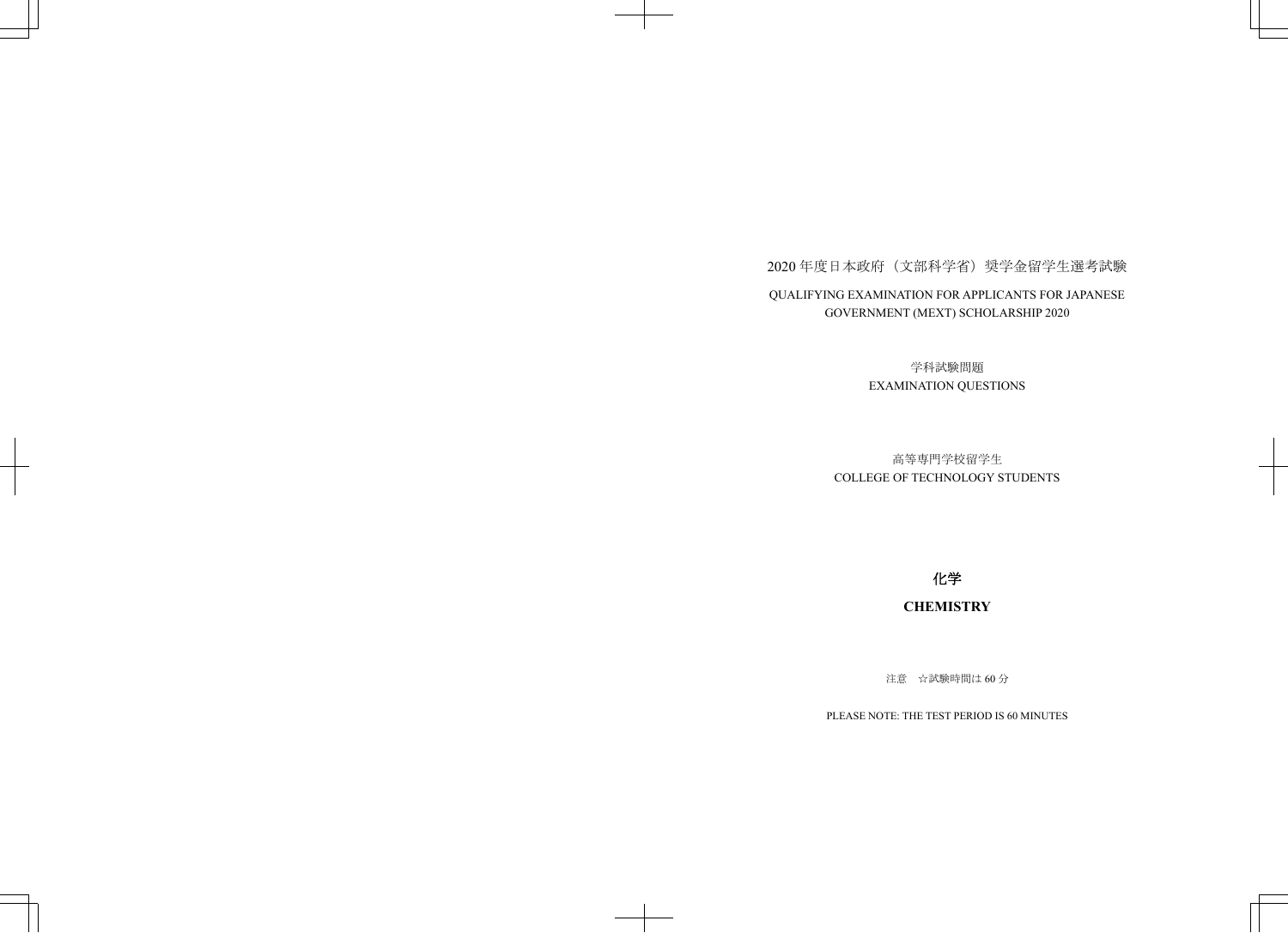

If necessary, use the following data to answer the questions below. Atomic Weight:  $H = 1.0$ ,  $C = 12.0$ ,  $N = 14.0$ ,  $O = 16.0$ ,  $S = 32.1$ ,  $Cl = 35.5$ ,  $Cu = 64.0$ Molar volume of gas at the standard state: 22.4 L / mol Gas constant:  $R = 0.082$  atm·L /  $(K \cdot \text{mol}) = 8.31 \times 10^3$  Pa·L /  $(K \cdot \text{mol})$ Avogadro constant:  $N_{\rm A} = 6.02 \times 10^{23}$  / mol Pressure:  $1 atm = 1.01 \times 10^5 Pa = 760 mmHg$ Faraday constant:  $F = 9.65 \times 10^4$  C / mol  $\sqrt{2}=1.41, \sqrt{3}=1.73$ 

Choose the correct answer from the choices ① to ⑤ below. Select the closest one, when your calculated result does not exactly match any of the values of the alternatives in each group.

Q1 Which of the following elements has the most electrons ?

① Al ② Ca ③ P ④ S ⑤ Br

|  |  | Q2 Which of the following atoms has an odd number of neutrons? |
|--|--|----------------------------------------------------------------|

① 16O ② 14N ③ 12C ④ 32S ⑤ 39K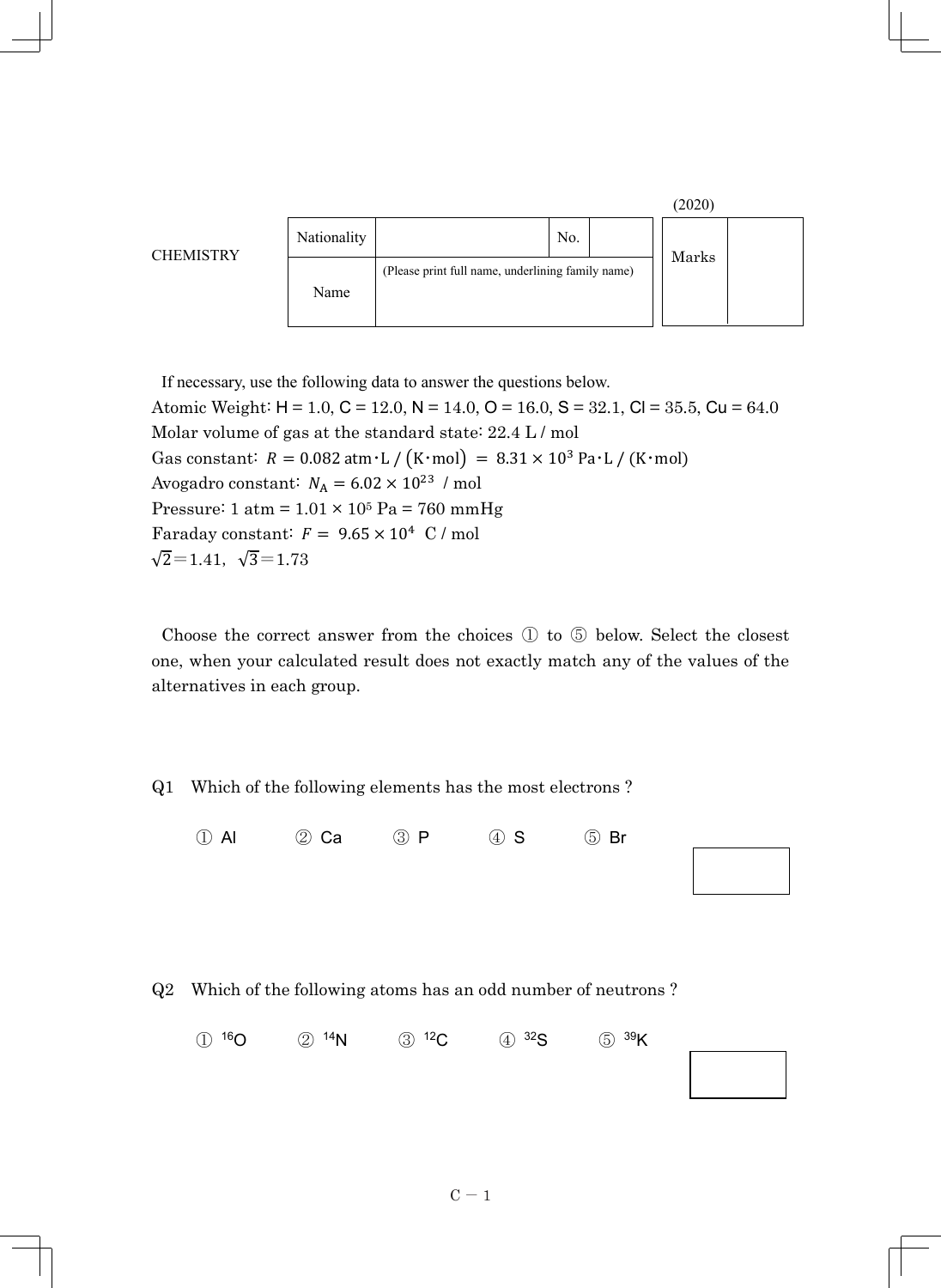| Q3    | Which of the following atoms has the smallest ionization energy? |                              |                               |                          |                                                                    |  |
|-------|------------------------------------------------------------------|------------------------------|-------------------------------|--------------------------|--------------------------------------------------------------------|--|
|       | $\circled{1}$ Li                                                 | $\circledcirc$ O             | 3 Ne                          | $\circled{4}$ N          | $\circledS$ F                                                      |  |
| $Q_4$ | Which of the following molecules is the most polar?              |                              |                               |                          |                                                                    |  |
|       | $\circled{1}$ CO <sub>2</sub>                                    | $\circled{2}$ N <sub>2</sub> | $\circled{3}$ O <sub>2</sub>  | $\oplus$ CH <sub>4</sub> | $\circled{5}$ NH <sub>3</sub>                                      |  |
|       |                                                                  |                              |                               |                          |                                                                    |  |
|       |                                                                  |                              |                               |                          |                                                                    |  |
| Q5    |                                                                  |                              |                               |                          | Which of the following atoms with the highest electronegativity?   |  |
|       | ① Na                                                             | $\circledcirc$ F             | $\circled{3}$ O               | 4 Ne                     | $\circled{5}$                                                      |  |
|       |                                                                  |                              |                               |                          |                                                                    |  |
|       |                                                                  |                              |                               |                          |                                                                    |  |
| Q6    | Which of the following compounds is ionically bonded?            |                              |                               |                          |                                                                    |  |
|       | CO <sub>2</sub><br>$\bigcirc$                                    | 2 CH <sub>3</sub> CI         | $\circled{3}$ NH <sub>3</sub> | 4 NaCl                   | $\circled{5}$ H <sub>2</sub> O                                     |  |
|       |                                                                  |                              |                               |                          |                                                                    |  |
|       |                                                                  |                              |                               |                          |                                                                    |  |
| Q7    |                                                                  |                              |                               |                          | Which of the following atoms shows yellow color by flame reaction? |  |
|       | $\oplus$ Li                                                      | 2 Na                         | 3 K                           | 4 Rb                     | $\circledS$ Cs                                                     |  |
|       |                                                                  |                              |                               |                          |                                                                    |  |
|       |                                                                  |                              |                               |                          |                                                                    |  |

 $C - 2$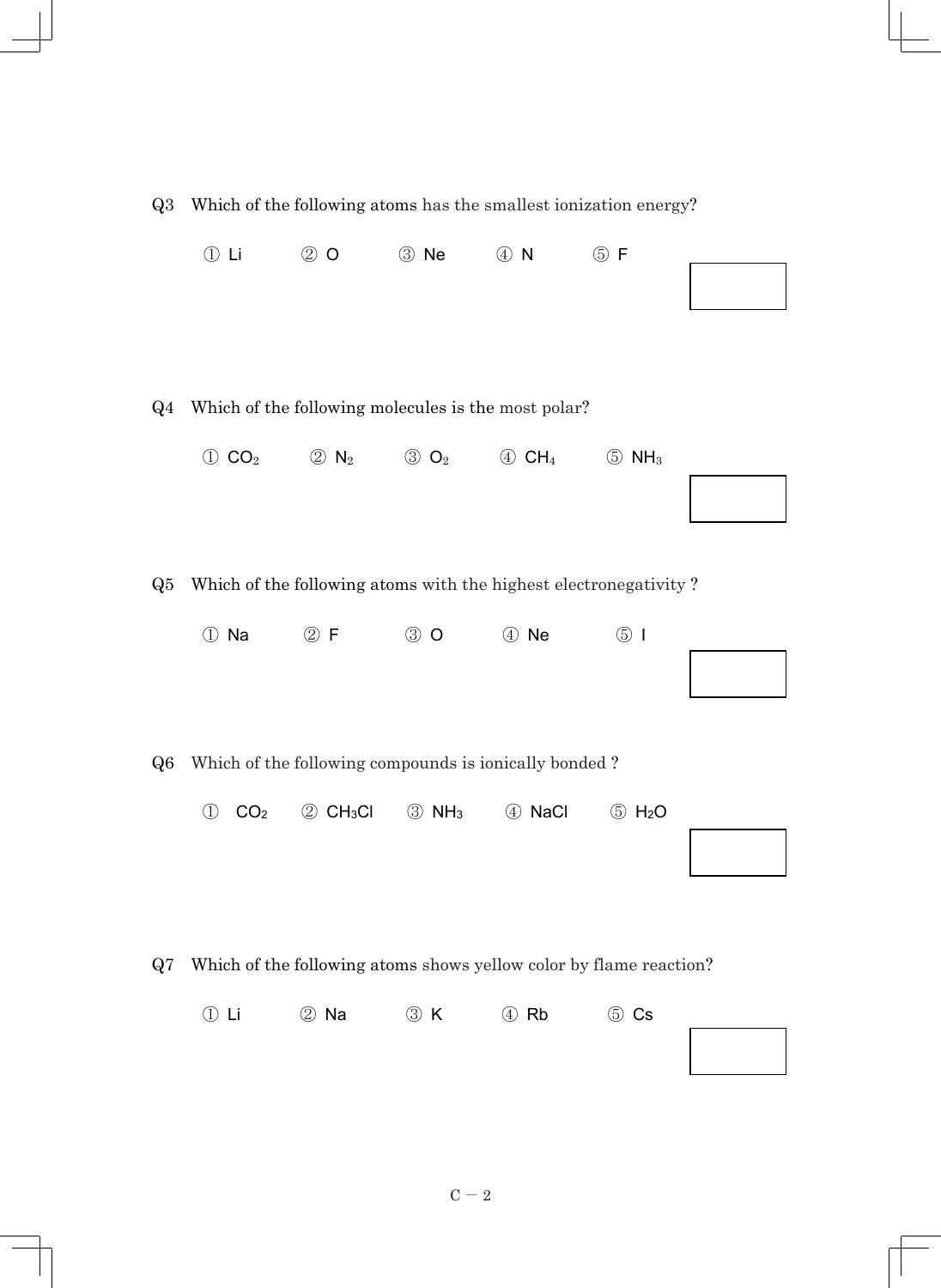- Q8 28.0 L of hydrogen and 11.2 L of oxygen were mixed in the standard state and completely burned. How much gas will remain after reaction completion?
	- ①16.8 L of hydrogen ② none of either gas
	- ③5.6 L of hydrogen ④ 2.8 L of hydrogen ⑤ 2.8 L of oxygen
- Q9 What is the pH of 0.0005 mol/L sulfuric acid aqueous solution?
	- $\begin{array}{ccccccc}\n\textcircled{1} & & \textcircled{2} & 2 & & \textcircled{3} & 3 & & \textcircled{4} & 4 & & \textcircled{5} & 5\n\end{array}$
- Q10 What is the amount of sodium nitrate precipitated when 112 g of a saturated aqueous solution of sodium nitrate at 60 ° C is cooled to 20 ° C? However, the solubility of sodium nitrate at 60 ° C and 20 ° C is 124 and 88 respectively.

|  |  | $\bigcirc$ 18 g $\bigcirc$ 24 g $\bigcirc$ 36 g $\bigcirc$ 44 g $\bigcirc$ 48 g |
|--|--|---------------------------------------------------------------------------------|
|  |  | $\begin{bmatrix} 1 & 1 \\ 1 & 1 \end{bmatrix}$                                  |
|  |  |                                                                                 |

Q11 How many chloride ions are contained in 27.0 g of copper (II) chloride  $(CuCl<sub>2</sub>)$ ?

(1)  $1.2 \times 10^{22}$  (2)  $6.0 \times 10^{22}$  (3)  $1.2 \times 10^{23}$ 

(4)  $2.4 \times 10^{23}$  (5)  $6.0 \times 10^{23}$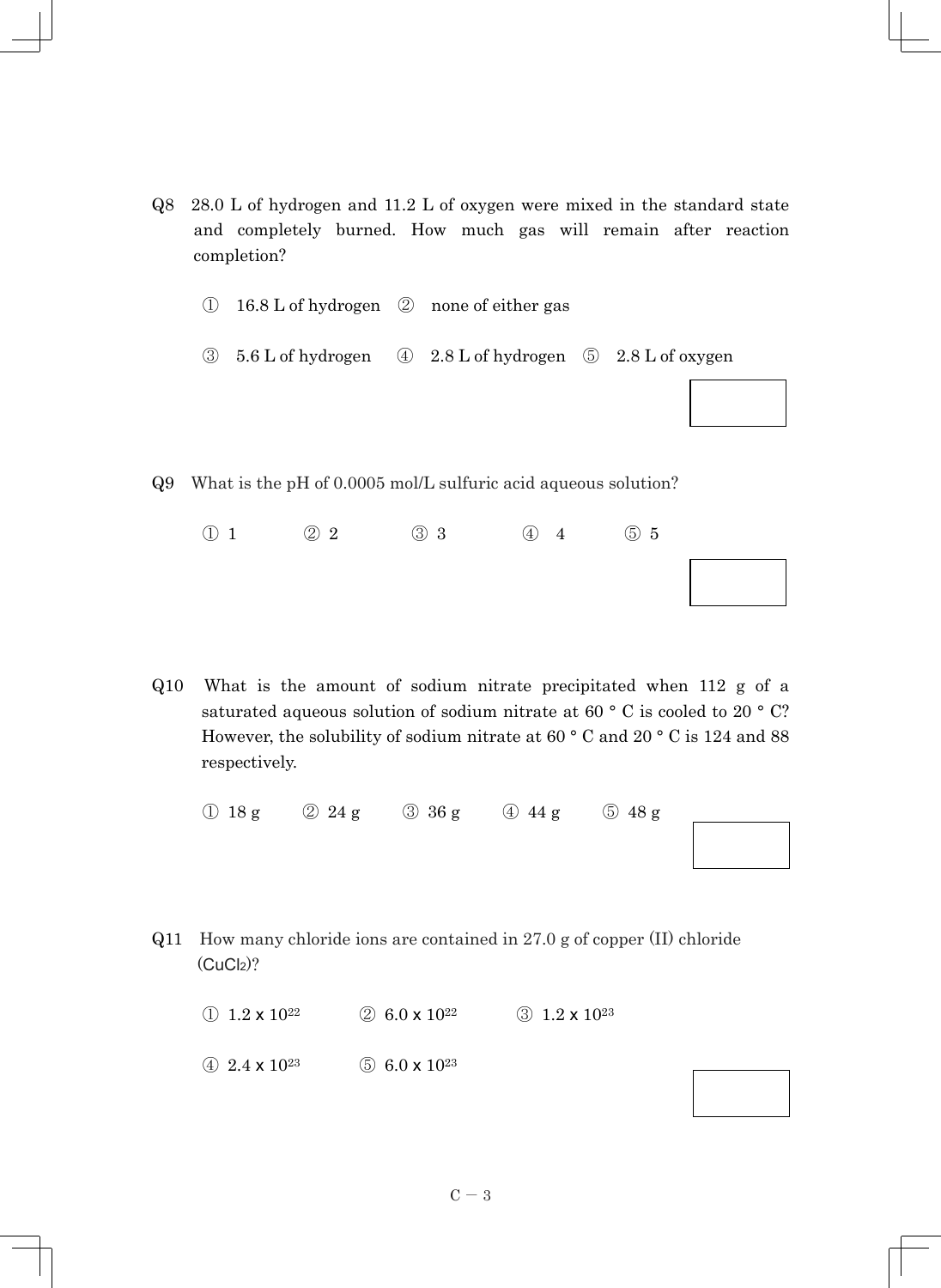Q12 The body-centered cubic has metal atoms at each of the eight corners and one atom in the center of the cube. What percentage of body-centered cubic filling rate?

① 58 % ② 68 % ③ 74 % ④ 84 % ⑤ 92 %

Q13 A copper(II) sulfate (CuSO4) aqueous solution was electrolyzed at a current of 5.0 A for 32 minutes and 10 seconds using a platinum (Pt) electrode. How much is the compound produced at the cathode?

 $\textcircled{1}$  0.1 g of H<sub>2</sub>  $\textcircled{2}$  0.2 g of H<sub>2</sub>  $\textcircled{3}$  1.6 g of Cu ④ 3.2 g of Cu ⑤ 6.4 g of Cu

 $Q14$  9.0 g of copper (II) chloride dihydrate (CuCl<sub>2</sub> $\cdot$ 2H<sub>2</sub>O) was dissolved in water to prepare a 300 mL aqueous solution. What is the molar concentration of copper (II) chloride solution?

 $\overline{1}$  0.02 mol/L  $\overline{2}$  0.18 mol/L  $\overline{3}$  0.22 mol/L

④ 0.5 mol/L ⑤ 3.8 mol/L

Q15 When a mixed gas consisting of 0.6 mol of an alkane and 0.2 mol of propene was completely burned, 3.0 mol of oxygen was required. Choose the molecular formula of this alkane.

|  | $(1)$ CH <sub>4</sub> $(2)$ C <sub>2</sub> H <sub>4</sub> $(3)$ C <sub>2</sub> H <sub>6</sub> $(4)$ C <sub>3</sub> H <sub>8</sub> $(5)$ C <sub>4</sub> H <sub>12</sub> |  |
|--|------------------------------------------------------------------------------------------------------------------------------------------------------------------------|--|
|  |                                                                                                                                                                        |  |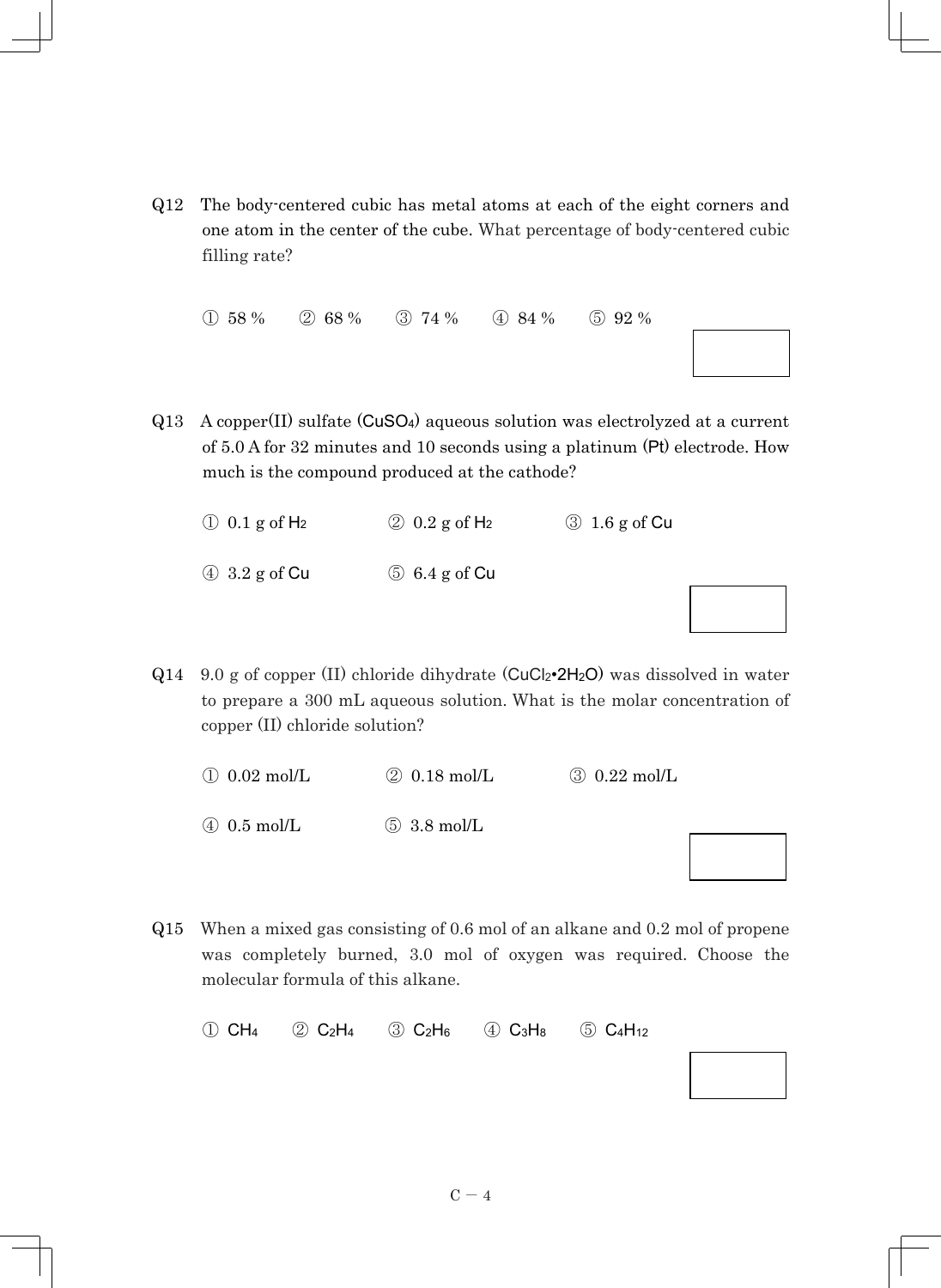Q16 The heats of combustion of carbon (graphite), hydrogen, propane is 395 kJ/mol, 286 kJ/mol, 2220 kJ/mol respectively. Calculate the heat of formation of propane?

 $(1) -218 kJ$   $(2) 109 kJ$   $(3) 177 kJ$ ④ 189 kJ ⑤ 444 kJ

Q17 The freezing point of an aqueous solution of 0.480 g of urea, CO(NH2)2, dissolved in 20.0 g of water was measured to be —0.74 ° C. From this result, calculate the molar freezing point depression of water.

|  | $\textcircled{1}$ 0.19 $\textcircled{2}$ 0.30 $\textcircled{3}$ 0.40 $\textcircled{4}$ 1.85 $\textcircled{5}$ 14.8 |  |  |
|--|--------------------------------------------------------------------------------------------------------------------|--|--|
|  |                                                                                                                    |  |  |
|  |                                                                                                                    |  |  |
|  |                                                                                                                    |  |  |

## $Q18$  How many isomers with molecular formula  $C_5H_{12}$ ?

 $\begin{array}{ccccccc}\n\textcircled{1} & & \textcircled{2} & 2 & & \textcircled{3} & 3 & & \textcircled{4} & 4 & & \textcircled{5} & 5\n\end{array}$ 

Q19 Which of the following organic compounds has hydroxyl groups?

① glucose ② butane ③ acetylene 4 benzene 6 dimethyl ether